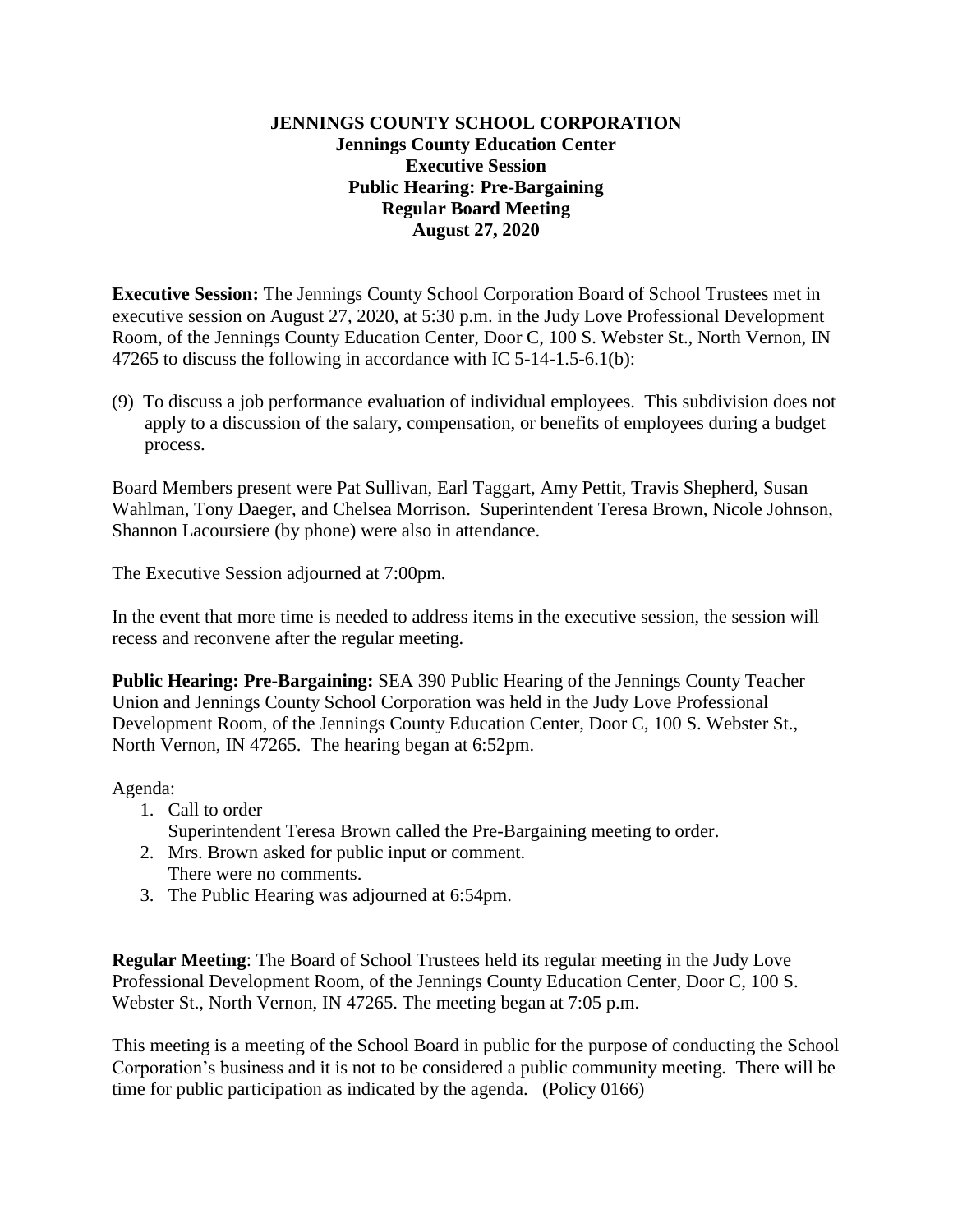Board Members present were Pat Sullivan, Earl Taggart, Amy Pettit, Travis Shepherd, Susan Wahlman, Tony Daeger, and Chelsea Morrison. Superintendent Teresa Brown, Administrative Assistants Nicole Johnson, Roy Herr, Philip Marsh, Amanda Sullivan, Todd Ebinger, Shannon Lacoursiere (by phone) and Board Executive Secretary Debbie Andis were also in attendance.

[Consent Agenda Items (Bylaw 0166.1) – Consent agenda items are those items for which Board members have reviewed the information provided to them and all of the Board members approve of the action noted within the public notes. If any Board member has a concern about an item, he/she will request that the item be removed from this grouping to be voted upon individually.] The following consent agenda items will be presented for approval without discussion:

- III. Minutes;
- VIB5. Field Trips;
- VIC1. Professional Staff: Leaves;
- VIC2. Professional Staff: Resignations, Retirements;
- VIC6. Conference Requests;
- VID1. Support Staff: Leaves;
- VID2. Support Staff: Resignations, Retirements;
- VID4. Conference Requests;
- VII. Claims;

Agenda [Information Items] – Information items are those items that the Board members are given to review. If a Board member wishes to discuss any of these items, he/she will indicate that the item(s) be removed from this grouping for discussion during the meeting.]

The following information items will be shared with the Board:

VIIIA1. North Vernon Area Plan Commission Minutes 8/3/2020.

VIIIA2. North Vernon Essential Service Committee Minutes 8/18/2020.

#### **Agenda**

- I. Pledge The President opened the meeting with the Pledge of Allegiance.
- II. Consent Agenda Items Mr. Taggart made a motion to approve the consent agenda items. Mrs. Pettit seconded the motion. 7 yes, 0 no. Approved.
- III. Minutes of the Regular Board Meeting of August 13, 2020. The minutes were approved without discussion as a consent agenda item.

### IV. Community Non-Agenda Items

 The President will ask if anyone would like to speak on an item on the agenda. There were no comments.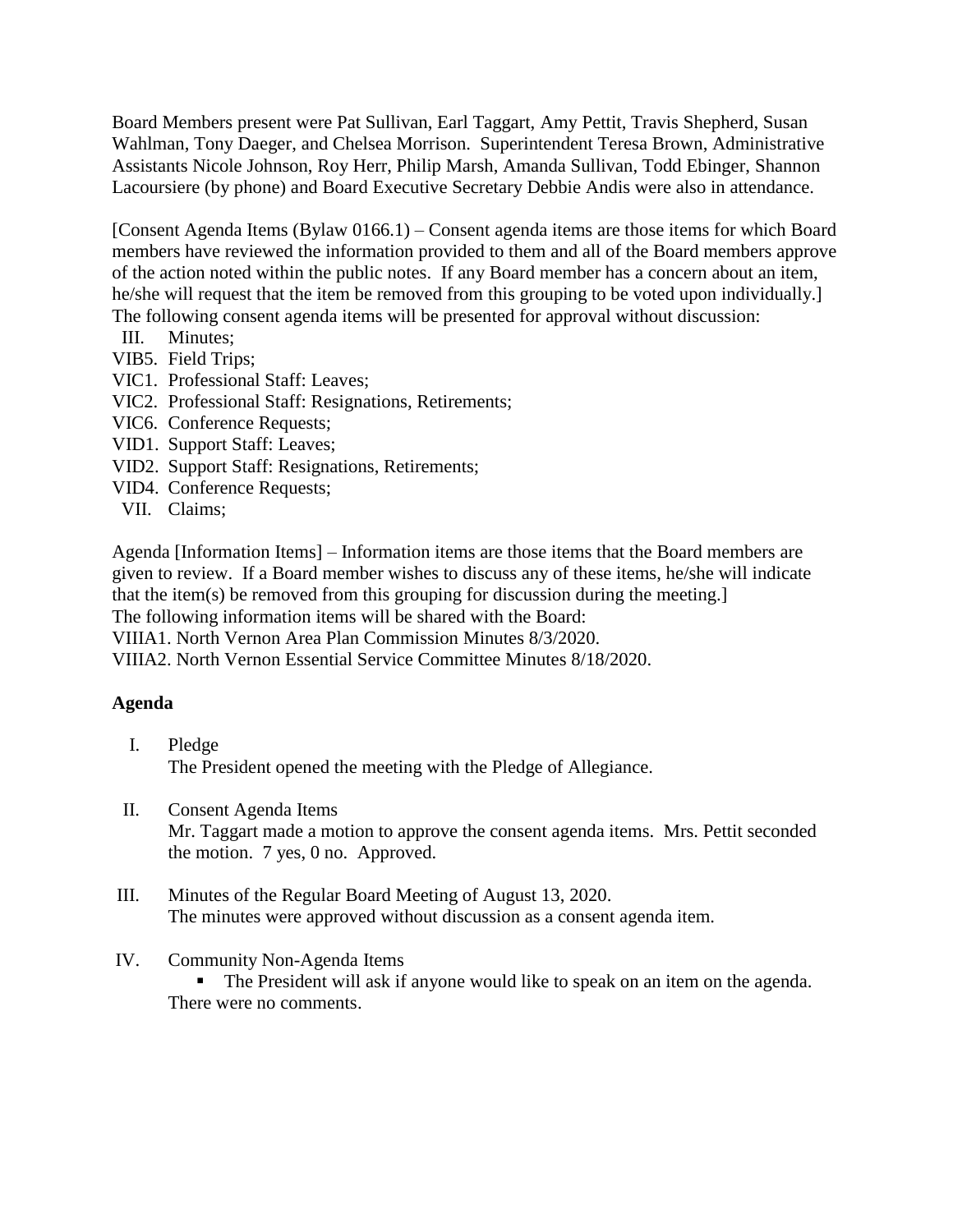- V. Old Business
	- A. NEOLA, Approval
		- 1. NEOLA Policy 0151, Organizational Meeting, Second Reading.
		- 2. NEOLA Policy 0152, Officers, Second Reading.
		- 3. NEOLA Policy 0154, Motions, Second Reading.
		- 4. NEOLA Policy 0155, Committees, Second Reading.
		- 5. NEOLA Policy 0167.2, Executive Session, Second Reading.
		- 6. NEOLA Policy 0171.4, Treasurer, Second Reading.
		- 7. NEOLA Policy 3120.11, Public Hearing Before Commencement of Collective Bargaining, Second Reading.
		- 8. NEOLA Policy 5460, Graduation Requirements, Second Reading.
		- 9. NEOLA Policy 6105, Authorization to Accept and Distribute Electronic Records and to Use Electronic Signature, Second Reading.
		- 10. NEOLA Policy 6250, Required ADM Counts for the Purpose of State Funding, Second Reading.
		- 11. NEOLA Policy 7450.02, Web Accessibility, Content, Apps and Services, Second Reading.
		- 12. NEOLA Policy 8330, Student Records, Second Reading.
		- 13. NEOLA Policy 8420.01, Pandemics and Epidemics, Second Reading.
		- 14. NEOLA Policy 8450, Control of Casual-Contact Communicable Diseases, Second Reading.

Pat Sullivan noted that there are 14 NEOLA Policies for a second reading. Mr. Sullivan entertained a motion to pass as presented.

Mr. Shepherd made a motion to approve the above policies. Ms. Morrison seconded the motion. 7 yes, 0 no. Approved.

- B. Finance (Policy 6000)
	- 1. 2021 Budget Second Reading, Permission to Advertise, Approval Philip Marsh gave an overview of the 2021 budget. Mr. Marsh requested permission to advertise before Sept 14, 2020 deadline. Mr. Taggart made a motion to approve advertising the budget as presented. Mr. Daeger seconded the motion. 7 yes, 0 no. Approved.
- VI. New Business
	- A. Policy 3220.01 Teacher Appreciation Grant, Approval

Teresa Brown explained that we are required by law to submit to the Dept. of Ed our Teacher Appreciation Grant and is asking the Board for approval.

Ms. Morrison made a motion to approve the Teacher Appreciation Grant. Mrs. Pettit seconded the motion. 7 yes, 0 no. Approved.

- B. Programs (Policy 2000)
	- 1. Seesaw Contract, Approval
	- 2. Screencastify Contract, Approval
	- 3. Kami Contract, Approval

Mrs. Johnson asked the Board to bring the above contracts as a group. Mrs. Johnson explained the above programs and is asking the Board for approval for all three.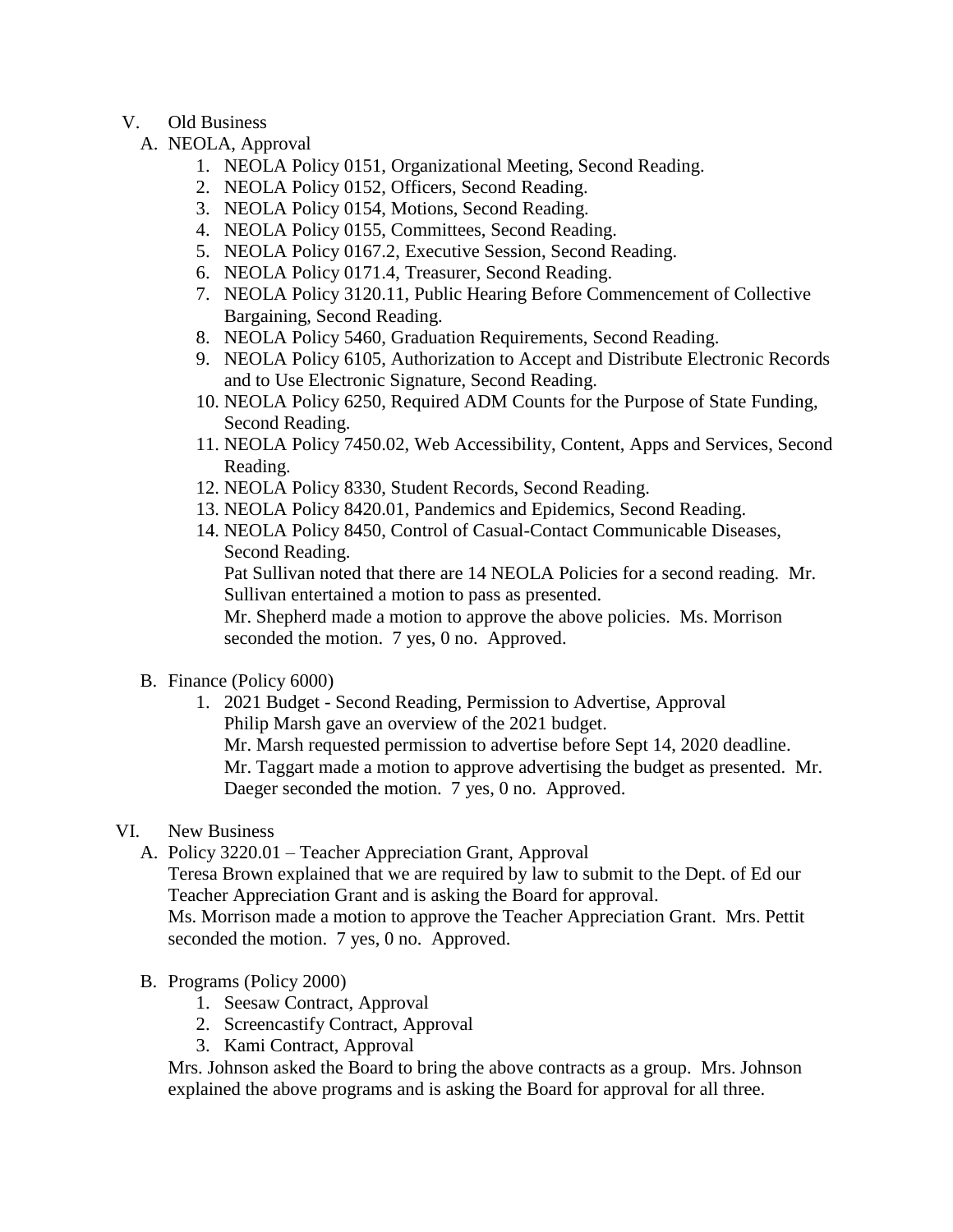Mrs. Pettit made a motion to approve the above programs. Mrs. Wahlman seconded the motion. 7 yes, 0 no. Approved.

4. Curriculum and Instruction Updates – Nikki Johnson

Mrs. Johnson shared some of the many updates and changes regarding curriculum and remote instruction preparation. Mrs. Johnson showed a detailed power point of what the online learning looks like from the perspective of a student at the elementary, middle, and high school level.

- 5. Field Trips None at this time.
- C. Professional Staff (Policy 3000)
	- 1. Leaves None at this time.
	- 2. Resignations/Retirements None at this time.
	- 3. Recommendations
		- Amanda Hoyt, Hayden Elementary  $3<sup>rd</sup>$  Grade Teacher, \$39,000.00 year, effective 9/8/2020.
		- Cheryl Yeager, JCMS SPED Teacher, \$39,000.00 year, effective 8/28/2020.

Mr. Shepherd made a motion to approve these recommendations. Mrs. Pettit seconded the motion. 7 yes, 0 no. Approved.

- 4. 2020-2021 Teacher Evaluation Plan, Approval Mrs. Stoner presented the Board with the Teacher Evaluation Plan. She is asking the Board for approval. Mr. Taggart made a motion to approve the Teacher Evaluation Plan. Mr. Daeger seconded the motion. 7 yes, 0 no. Approved.
- 5. New Pay Scale for JCHS Translator/Instructional Assistant, Approval Mrs. Brown noted that the last scale was only for 2 and 4-year degree translators. She informed the Board that we were unable to find a degreed translator but found an applicant who has used sign language for many years. Mrs. Brown is asking the Board for approval of the new pay scale.

Mr. Shepherd made a motion to approve the above pay scale. Mrs. Wahlman second the motion. 7 yes, 0 no. Approved.

6. Conference Requests None at this time.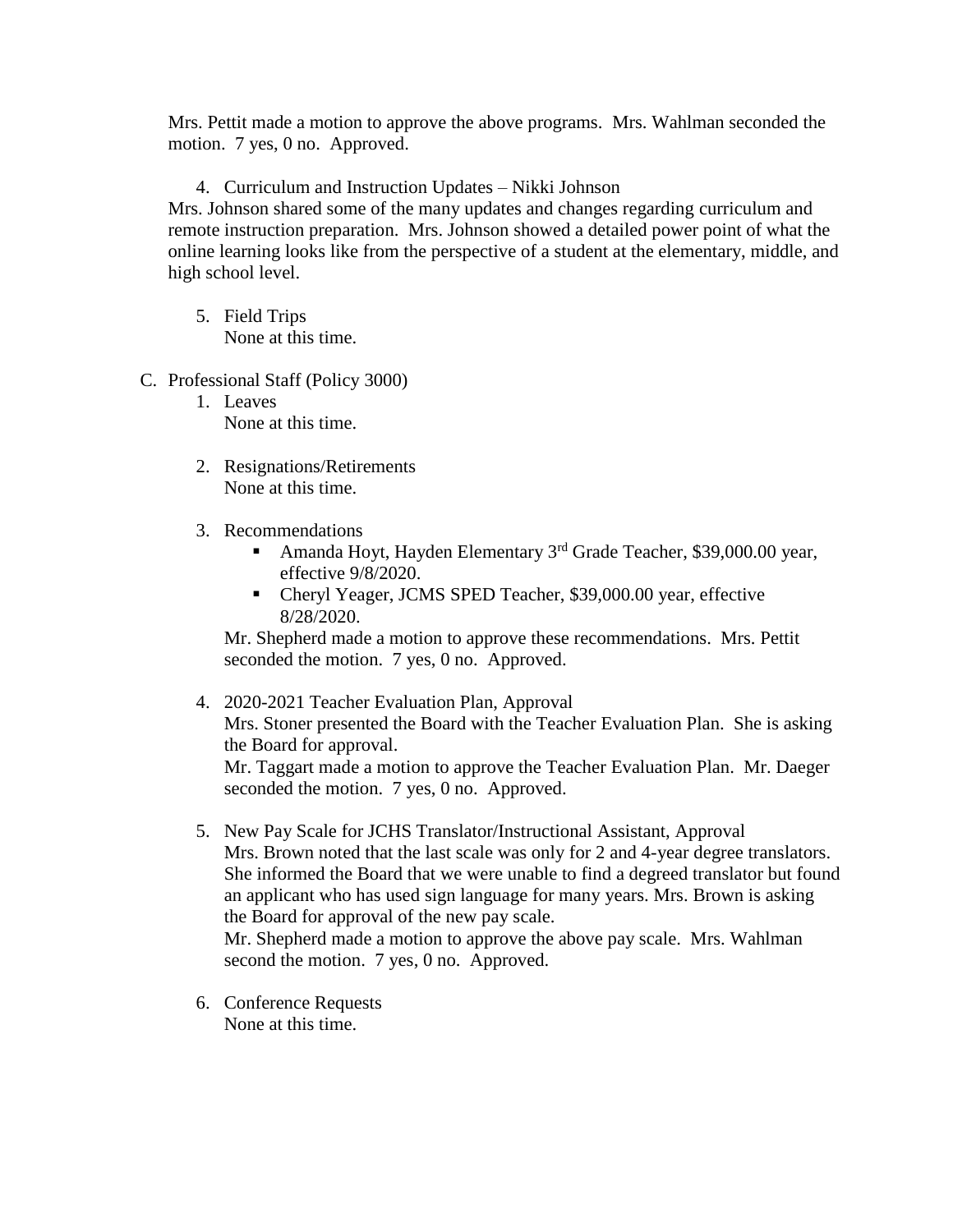- D. Support Staff (Policy 4000)
	- 1. Leaves
		- Robert Ringer, JCSC Bus Driver, one-year medical leave, effective 8/13/2020.

This leave was approved as a consent agenda item.

- 2. Resignations/Retirements
	- Shawn VanSickle, Sand Creek Elementary Custodian, Resignation effective 8/13/2020.

This resignation was approved as a consent agenda item.

- 3. Recommendations
	- Heather Anderson, JCMS 29 hr. SPED Para Pro, \$11.00 hr., effective 8/31/2020.
	- Sheryl Atkins, Sand Creek Elementary Part Time Custodian, \$11.00 hr., effective 8/25/2020.
	- Taylor Clark, Sand Creek Elementary Cook, \$10.50 hr. x 7 hrs., effective 8/27/2020.
	- Emily Coldiron, JCHS  $2^{nd}$  shift Custodian, \$10.50 hr. x 8 hrs., effective 8/31/2020.
	- Lillie Dalton, Sand Creek Elementary 29 hr. Para Pro, \$11.75 hr., effective 8/24/2020.
	- Cynthia Day, Sand Creek Elementary 29 hr. Para Pro, \$10.75 hr., effective 8/28/2020.
	- Craig Lee, JCSC Sub Bus Driver (full time), \$16.00 hr. x 6 hrs., effective 8/13/2020.
	- Brooke Matern, Hayden Elementary 29 hr. Para Pro, \$11.25 hr., effective 8/13/2020.
	- Kelly Nolan, JCSC Bus Aide, \$11.00 hr. x 8 hrs., effective 9/2/2020.
	- Kim Piroso, Sign Language / Translator Assistant, \$16.00 hr. x 7.5 hrs., effective 8/24/2020.
	- **Mary Ritchie, Sand Creek Elementary Custodian to Head Custodian,** \$12.35 hr. to \$13.85 hr., effective 8/25/2020.
	- Franklin Sanders, JCHS Assistant Boys / Girls Cross Country Varsity Coach, \$1,652.00 stipend ECA, effective 8/20/2020.
	- **Brandon Sargent, Technology Tech, \$15.00 hr. x 8 hrs. (Paid by CARES** Grant) effective 9/01/2020.
	- Deana Thomas, Sand Creek Elementary 7-hour Cook, \$10.50 hr., effective 8/27/2020.

Ms. Morrison made a motion to approve these recommendations. Mrs. Wahlman seconded the motion. 7 yes, 0 no. Approved.

4. Consideration for technology position change

Mrs. Brown explained to the Board that we had a technology tech resign and we are asking the Board to consider instead, filling that position with Assistant Technology Director so that we have someone who can backup and support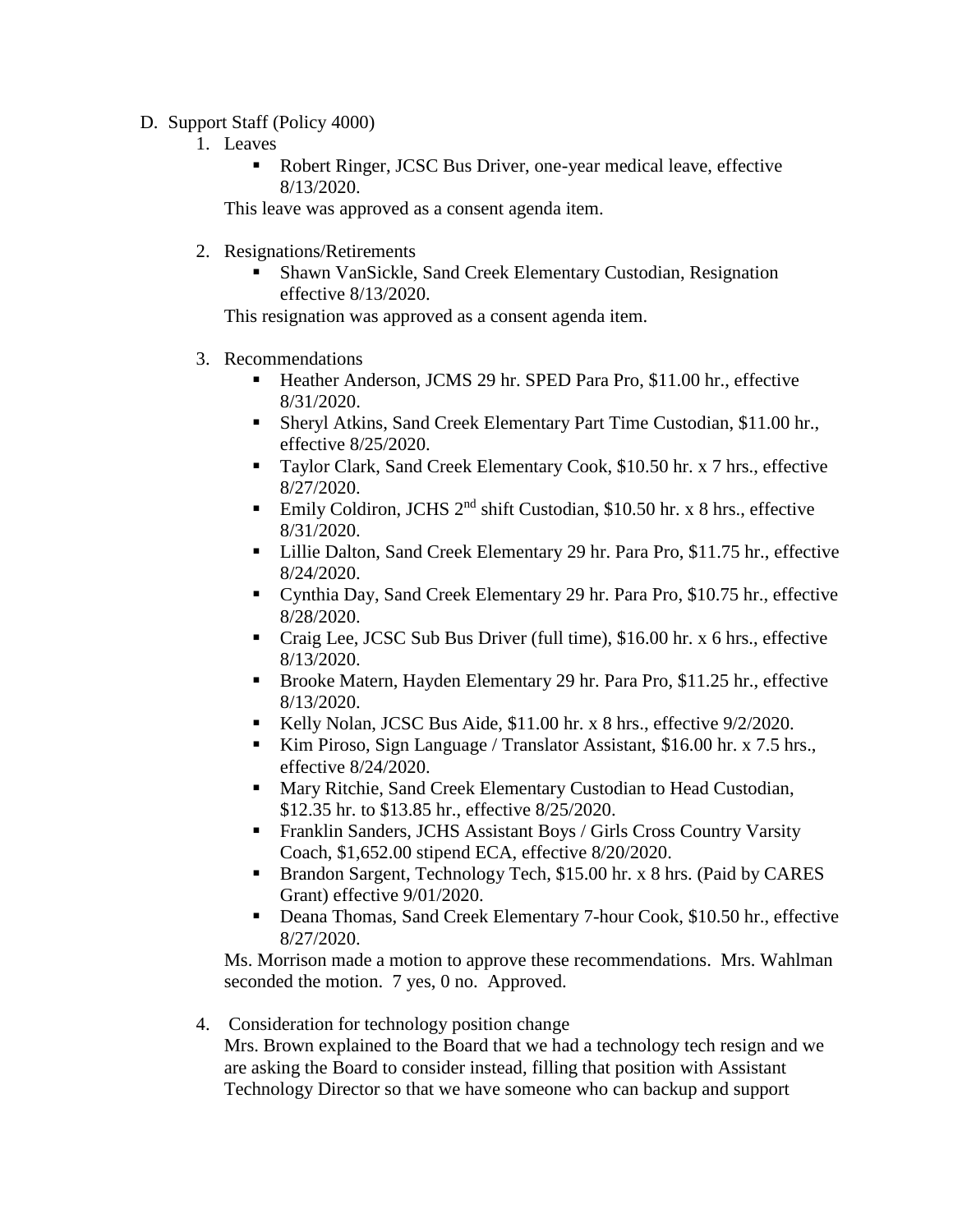Josh's work in addition to serving as a building technician. This would require hiring someone with a higher skillset. Mrs. Brown is asking the Board to consider instead of hiring a Technology Technician to hire an Assistant Technology Director.

Mr. Taggart made a motion to approve the new position of Assistant Technology Director. Mr. Daeger seconded the motion. 7 yes, 0 no. Approved.

- 5. Conference Requests None at this time.
- E. Finances (Policy 6000)
	- 1. Donations, Approval
		- Vernon Baptist Church, \$100.00 to Sand Creek Elementary, to purchase snacks for students.
		- <sup>2nd</sup> United Methodist Church of North Vernon to Sand Creek Elementary large quantity of ready to eat foods to fill weekend back sacks for students in need (This should cover students in need for their weekend food needs for one month).
		- First United Methodist Church, \$300.00 to Sand Creek Elementary for the back sack program.
		- Brush Creek Elementary received from:
			- Tamera Palmer, 400 lanyards
			- $\triangleright$  Floors Unique (NV), 50 carpet squares
			- Carpet Gallery (Seymour), 40 carpet squares
			- $\triangleright$  K & G Sports, 12 recess balls
			- Jennings County Youth Foundation, 1360 individual student snacks
			- $\triangleright$  American Rental, 12 backpacks
			- $\triangleright$  St. Vincent Jennings, 28 backpacks
			- $\triangleright$  Girls Scouts of Kentuckiana, 45 boxes of cookies for staff
			- Bright Agency, \$9,000.00 for JCHS Athletics

Mrs. Wahlman made a motion to approve the above donation. Ms. Morrison seconded the motion. 7 yes, 0 no. Approved.

- 2. Governor's Emergency Education Relief (GEER) \$1,622,400.00 Grant, Approval Mrs. Pettit made a motion to approve acceptance of the GEER Grant. Mr. Taggart seconded the motion. 7 yes, 0 no. Approved. Josh Taylor showed a short video on how datacasting works.
- 3. Reflex Math Grant, \$2,800.00 to Graham Creek Elementary  $2<sup>nd</sup>$  grade teachers, Approval

Mrs. Wahlman made a motion to approve the Reflex Math Grant. Mr. Shepherd seconded the motion. 7 yes, 0 no. Approved.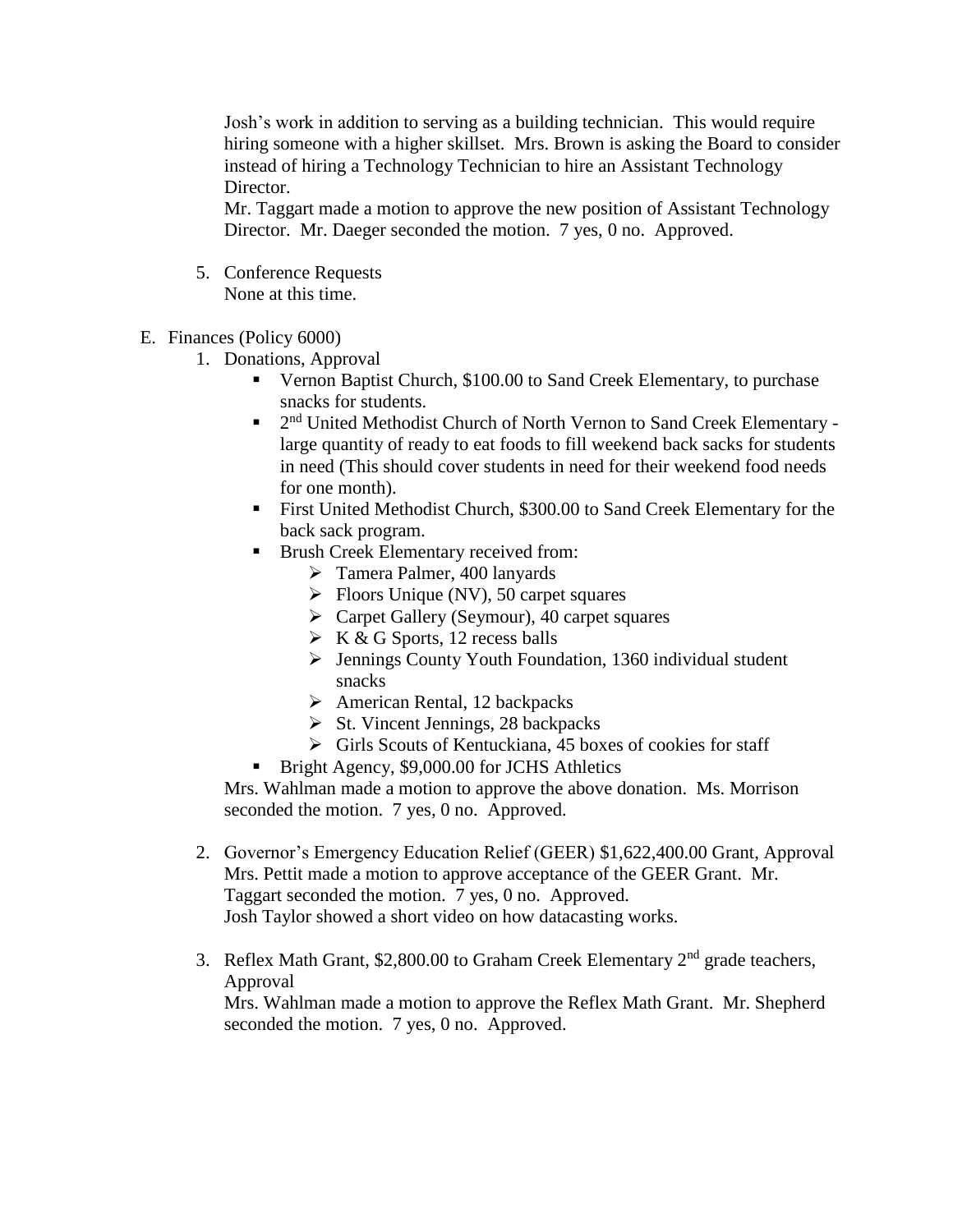- F. Property (Policy 7000)
	- 1. Disposal of JCHS surplus Textbooks, Approval
		- $\triangleright$  57 copies of 5<sup>th</sup> Edition Elementary Statistics (ISBN 0-07-288071-6)
		- $\triangleright$  67 copies of Calculus 5<sup>th</sup> Edition (ISBN 978-0-534-39330-4)
		- $\triangleright$  78 copies of Glencoe Health (ISBN 978-0-07-891328-0)

Mrs. Pettit made a motion to approve disposal of the above textbooks. Mr. Taggart seconded the motion. 7 yes, 0 no. Approved.

2. Facility Update – Roy Herr

Roy Herr gave an update on the following projects:

- $\triangleright$  JCHS new tennis courts & parking lot
- $\triangleright$  JCHS Entry plaza, pole lights in the parking area
- $\triangleright$  JCHS wrestling complex laying brick, electrical panel, roof
- $\triangleright$  Scipio Library complete
- $\triangleright$  Hayden playground equipment in storage at this time.
- G. Operations (Policy 8000)
	- 1. JCHS Fall Sports Attendance Plan, Approval
		- Mr. Taggart made a motion to approve the JCHS Fall Sports Attendance Plan. Ms. Morrison seconded the motion. 7 yes, 0 no. Approved.
	- 2. Panther's Prepare & Care Plan –Transportation Amendment, Approval Due to COVID 19 and the need to maintain social distancing as well as assigned seating charts we will not allow students to have guests ride the bus home with them. This is a policy that is being recommended to maintain social distancing and allow us to ensure contract tracing if we have a positive case that is reported. If parents need their children to ride a bus different from their assigned bus due to babysitting reasons that request must be submitted in writing and must be preapproved by school staff. If and when possible parents should provide a schedule that tells the school and bus drivers on what days their child(ren) will be riding different buses so that we can plan accordingly to keep everyone safe and in compliance.

Mr. Shepherd made a motion to approve the Transportation Amendment. Mrs. Pettit seconded the motion. 7 yes, 0 no. Approved.

- H. Relations (Policy 9000)
	- 1. Taylor University Education Department MOU with JCSC, Approval Mr. Daeger made a motion to approve this MOU. Mrs. Pettit seconded the motion. 7 yes, 0 no. Approved.
	- 2. Indiana University MOU allowing teacher candidates to be allowed to student teach in JCSC, Approval Mr. Daeger made a motion to approve this MOU. Mrs. Pettit seconded the motion. 7 yes, 0 no. Approved.